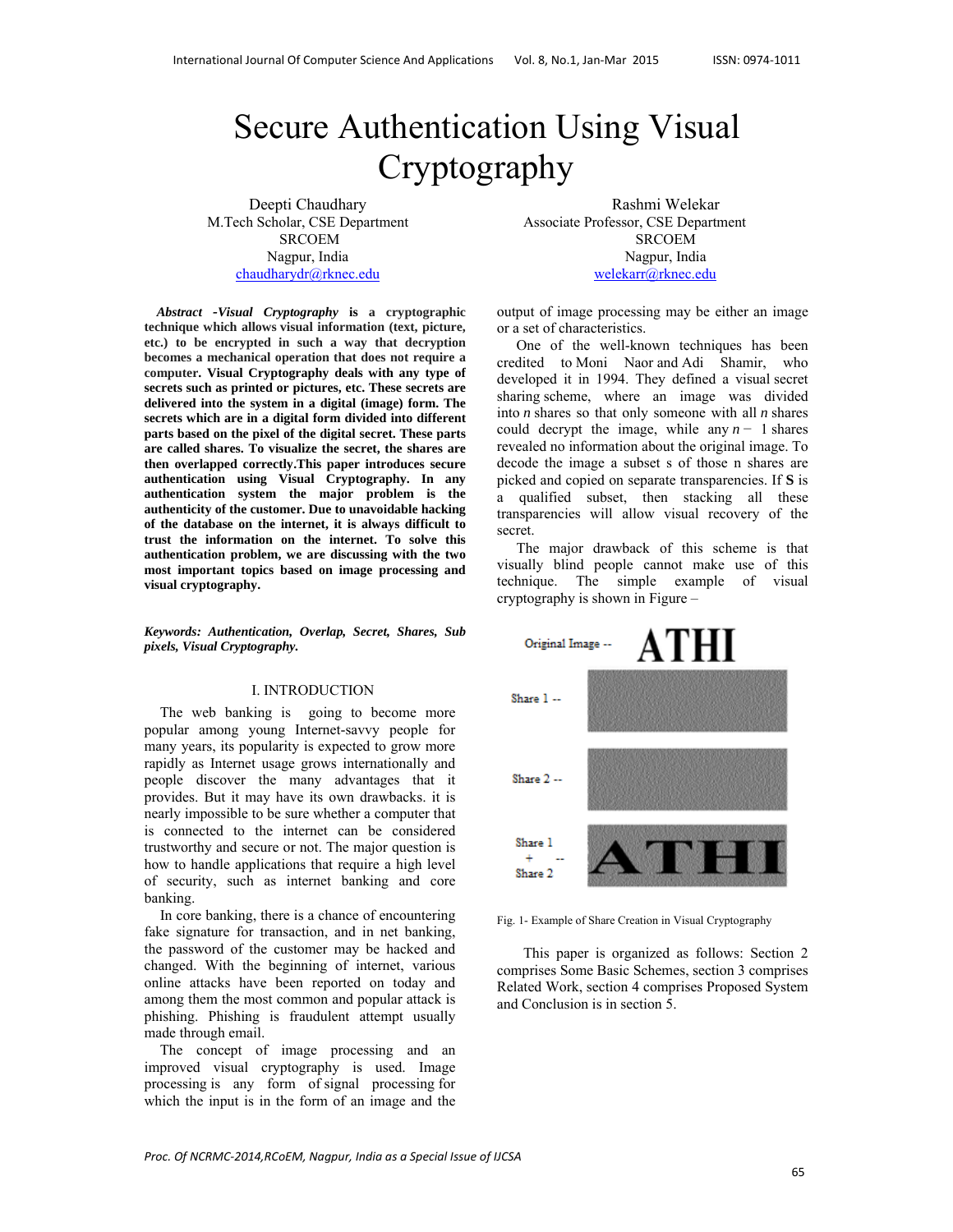## II. SOME BASIC SCHEMES

#### *A. (k, n) visual cryptography scheme*

In (k, n) scheme, data suppose D divided into n number of shares and any k or more shares reveal the information about data but even complete knowledge of k-1 shares reveal no information.

#### *B. (2, 2) visual cryptography scheme*

In (2, 2) scheme, data is divided into exactly 2 shares and both shares are required to reveal the information about data.

#### *C. (2, 3) visual cryptography scheme*

In (2, 3) scheme, data is divided into 3 shares and any 2 shares are required to reveal the information about data*.* 

#### *D. (3, 3) visual cryptography scheme*

In (3, 3) scheme, data is divided into 3 shares and all 3 shares are required to reveal the information about data

#### III. RELATED WORK

The Visual Cryptography was introduced by Moni Naor and Adi Shamir [1] in 1994. According to this algorithm, (2, n) visual cryptography scheme can be solved by the following m×n matrices.



Fig. 2- Share generation by Moni Naor and Adi Shamir

Here matrix C1 refers the matrix for constructing pixels for the black pixels and C0 for the white one.

In year 2000 a neural network based approach for visual cryptography proposed by Tai-Wen Yue and Suchen Chiang [2]. In this technique combination of two pixels are generated with two different options for each pixel with equal probability.



Fig. 3- Share generation by Tai-Wen Yue and Suchen Chiang

 Jena and Jena [3] devised a technique for (2, 2) visual cryptography in 2008 where a single pixel generates either two pixels or four pixels in each share.



Fig. 4- Share generation by Jena and Jena

In 2008 an algorithm for visual cryptography has been developed by Chetana Hegde, Manu S, P Deepa Shenoy, Venugopal K R, and L. M. Patnaik for Banking Applications [4]. The authors stated that visual cryptography based signature authentication is more secured than password based authentication. The aim of their algorithm was to design an efficient technique for checking authenticity of the customer in core banking and internet banking system. The black pixel is an information pixel denoted by 1 and the white pixel represents background denoted by 0. The initial Boolean matrices for black pixel, S1 and for white pixel, S0 matrix shows for two shares in (2, 2) scheme given below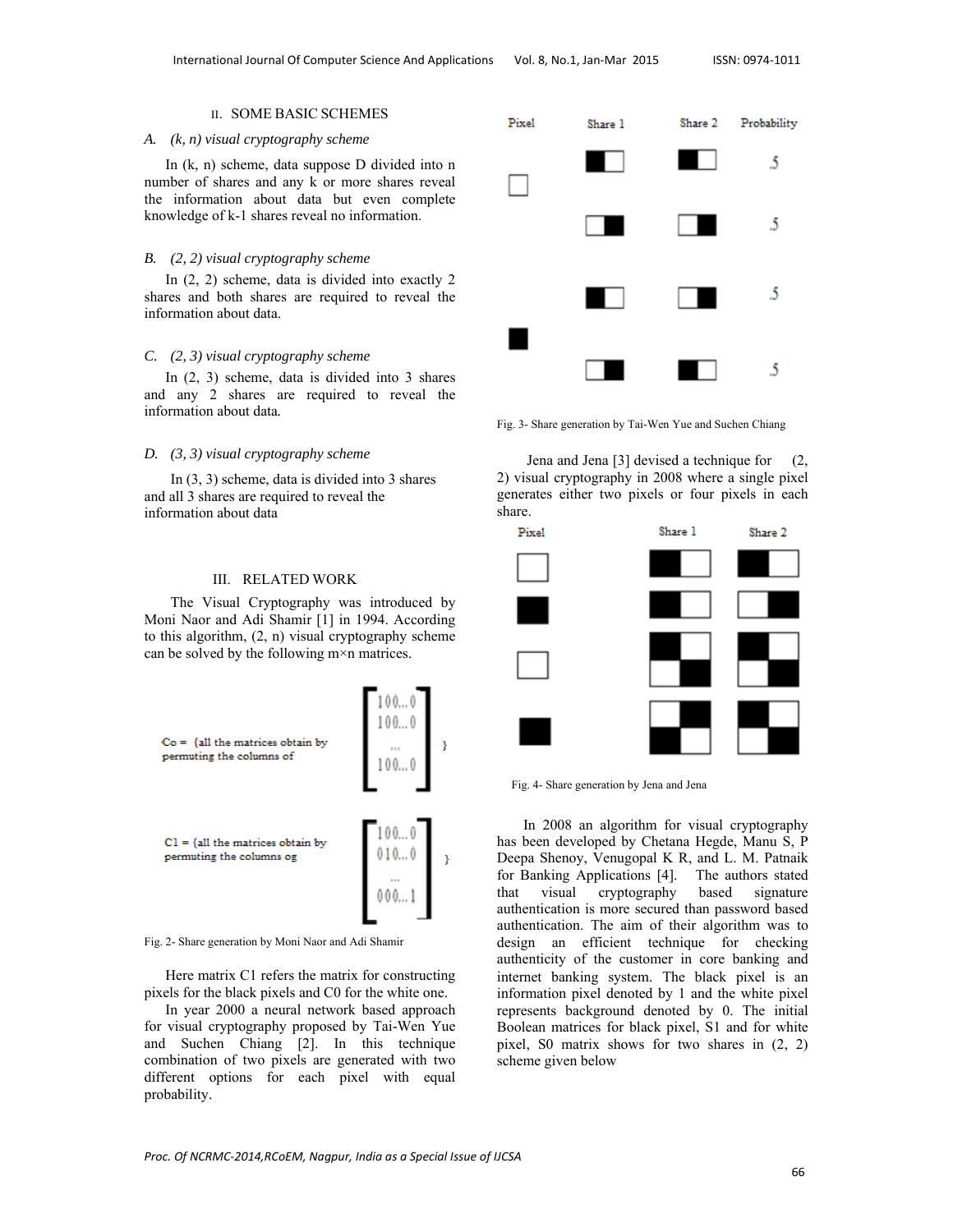

Fig. 5- Share generation by Chetana Hegde, Manu S, P Deepa Shenoy, Venugopal K R, and L. M. Patnaik

 In 2010 Jayanta Kumar Pal, J. K. Mandal and Kousik Dasgupta developed a (2, n) Visual cryptography [5] where two consecutive pixels had taken at a time as the one time input. If we take n=2, the pixel generation technique by this process is given in the Figure 5.



Figure 6- Share generation by Jayanta Kumar Pal, J K Mandal and Kousik Dasgupta

 Various other algorithms are available for different visual cryptographic schemes, [6,7,8] where efforts have been made to enhance the security. In these cases all customers who hold shares are assumed to be truthful, that is, they will not present any false or fake shares during the phase of recovering the secret image. Thus in all cases the image shown on the stacking of shares is considered as the real secrete image. But, this may not be true in all cases. So, a cheating prevention methodologies are introduced by Yan et al.[9], Horng et al[10] and C M Hu [11]

 In 2013, a secure authentication using image processing and visual cryptography for banking application proposed by Chetana Hegde, Manu S, P Deepa Shenoy, Venugopal K R, L M Patnaik [12], their algorithm provide an efficient way to improve security in core banking as well as in internet banking here decrypted image is tested for authentication and correlation technique used for checking the authenticity. This is the best known algorithm so far.



Fig. 7- Share generation by Chetana Hegde, Manu S, P Deepa Shenoy, Venugopal K R, L M Patnaik(II)

### IV. PROPOSED SYSTEM

 Previous methods in the literature review show good results for black and white or gray scale Visual Cryptography schemes, but they are not sufficient to be applied directly to colour shares due to different colour structures. Here Visual Cryptography Technique is applied on colour images and we will use the concept of Steganography to enhance the security of the system. Steganography is the process of hiding a secret message within an ordinary message and extracting it in its destination

#### V. CONCLUSION

 In the above sections we presented and discussed various algorithms that have been made to enhance the security and that handle applications which require high level of security such as net banking and core banking. It can be used in different fields and different area to enhance security. The individual share is unable to reflect secrecy of the data. The permutations and combinations schemes are failure against the shares. The visual cryptography scheme is also known as secret sharing scheme.